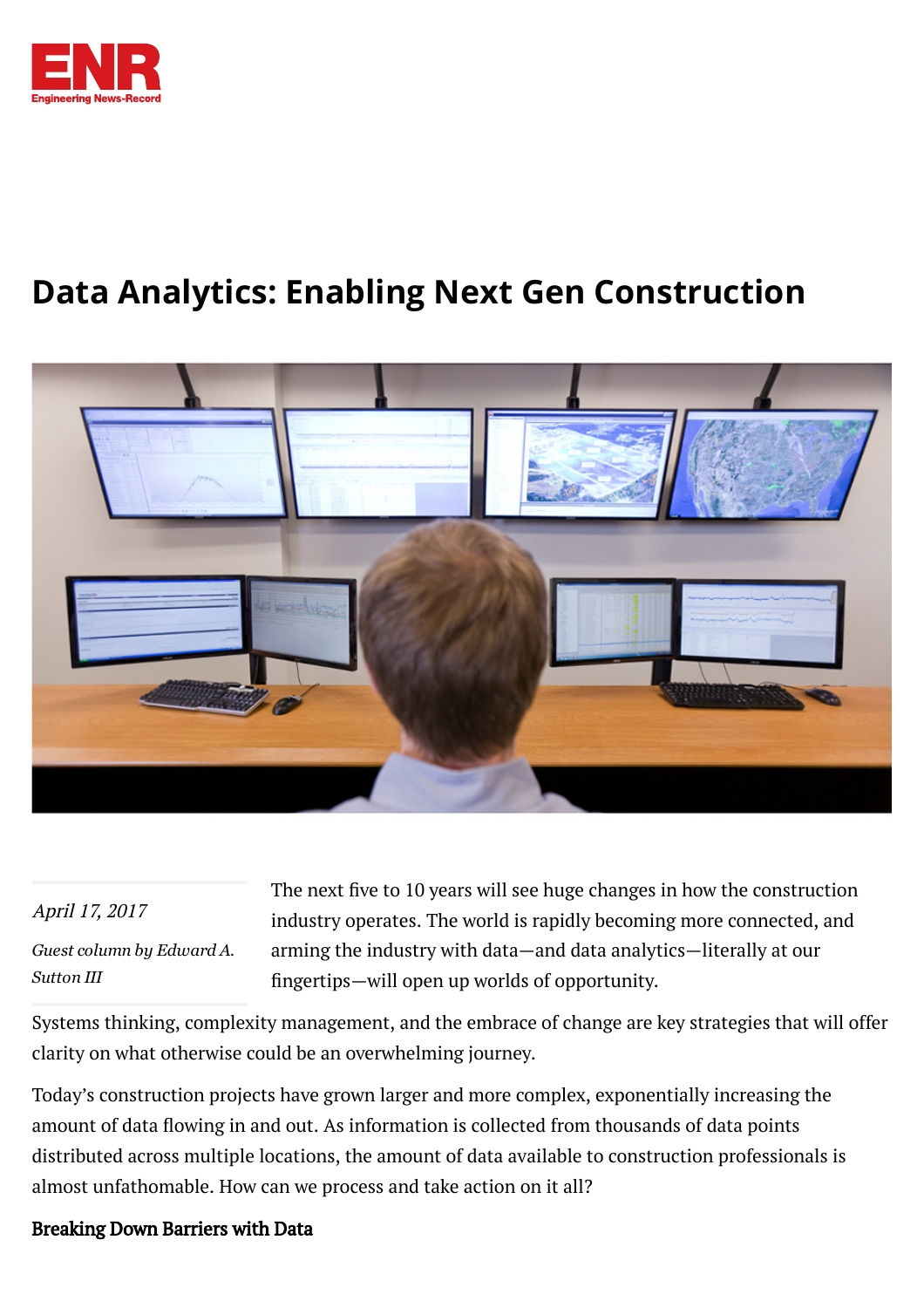As communities shift their focus to building "smarter cities" through integrated infrastructure, a huge opportunity exists. Nearly 40 percent of municipal leaders are prioritizing "smart buildings" as an area for future investment, according to Black & Veatch's 2017 Strategic Directions: Smart City/Smart Utility Report.

Advancements in data collection technology—the likes of which have only been seen in the world of science äction—have enabled the rise of analytics platforms. As autonomous vehicles, virtual reality, drones, machine vision and location awareness and GIS applications become more prevalent on job sites, costs continue to decrease, further enabling the industry to evolve. Embeddable sensors, on-site laser scanning technology and "smart" features fitted with RFID tags are already much more accessible, having reduced in price significantly.

Data analytics platforms will help the construction industry better manage, visualize and act on what is becoming a staggering amount of data. These systems break down barriers by integrating various flows of information—such as äeld data, drawings, schedules, budgets, resources and quality metrics—from multiple applications and devices into a single, centralized dashboard. This arms project managers with the actionable information necessary for targeted decision-making and better day-to-day operations.

These systems apply the latest processes—increased visualization, building information modeling (BIM) and geographic information systems (GIS)—to offer the most effective solutions to date. GIS and 4D modeling are playing a major role in the design-build process by allowing project teams to build dynamic maps and animations, allowing them to quickly view past, present and future scenarios.

Expect to see an even greater shift towards cloud-based systems, as mobile data becomes ever more important. Today's world is connected by 50 billion connected devices, a number that is expected to grow to 200 billion by 2020. Mobile data will be a huge focus moving forward.

## Embracing the Cloud

There is a sea change in how companies view real-time, cloud-based systems. As cloud applications become more prevalent and woven into daily life, the industry exhibits less skepticism and becomes more receptive.

Housing data in the cloud puts that information in everyone's hands. From procurement teams to constructions crews to the back office, data is accessed at the swipe of a fingertip. Real-time reporting offers a direct view into a project's status and performance, while advancing data mobility allows this information to be accessed from most mobile devices, allowing for 24-7 information sharing.

This access offers a new synergy between the äeld and back ofäce, elevating the level of situational awareness, encouraging transparency and collaboration, and driving informed decision-making. For example, enabling a team to have instant knowledge of an environmental impact like a changing weather pattern allows managers to redirect crews on the fly.

Although data analytics may appear to be the magic bullet, the technology doesn't come without challenges. The nexus of data transference and security will continue to be a major concern as it relates to user accessibility. How will ärms ensure user accessibility while still maintaining control, governance, traceability and accountability?